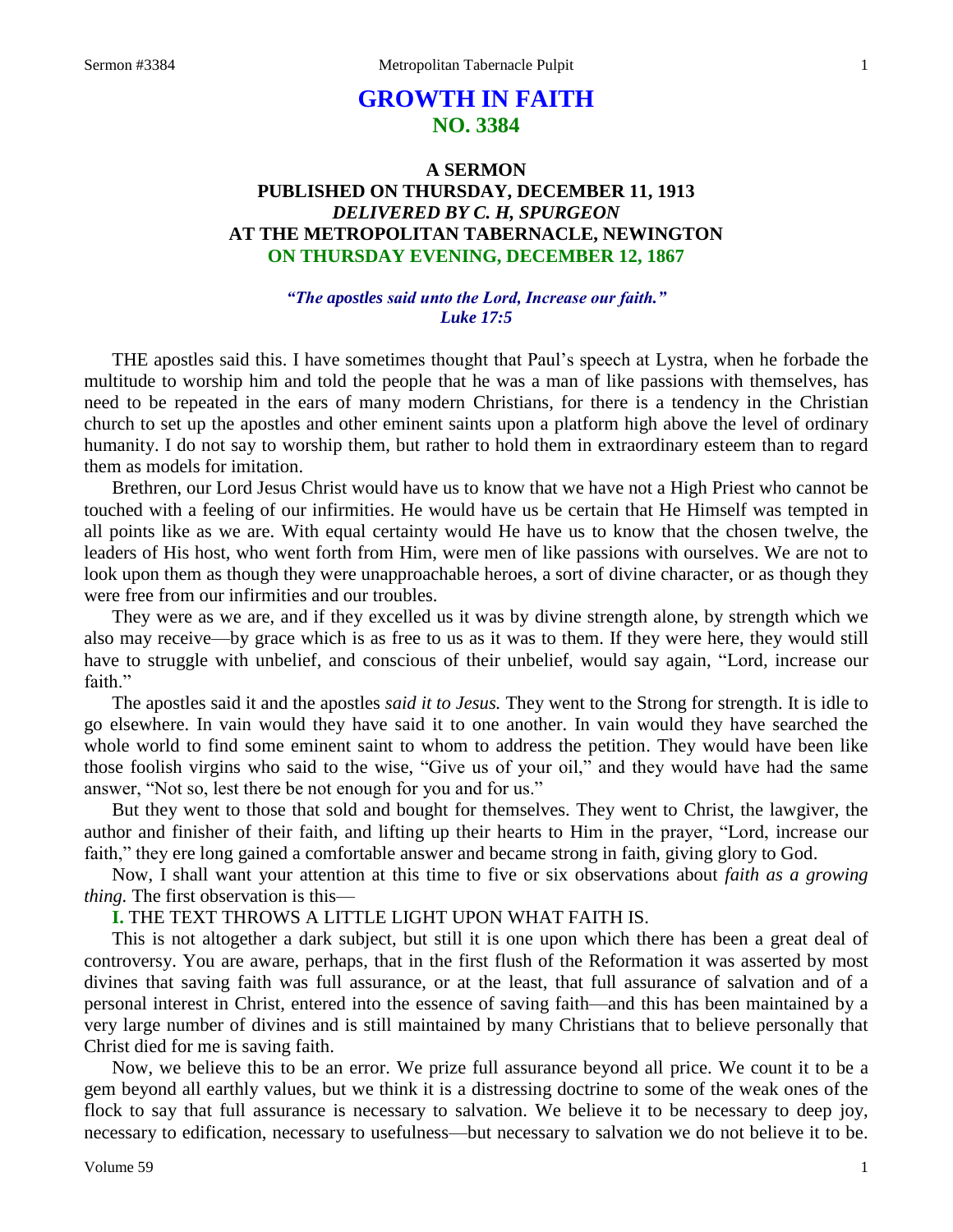We believe there are thousands on the Rock of Ages who sometimes fear they are not there—and tens of thousands who will enter heaven whose faith never reached beyond the simple reliance upon Christ, which we hold to be the essence of saving faith.

The persuasion that Christ died for me comes after the exercise of faith and is an outgrowth of that faith. It is faith in full bloom, but it is not necessarily the essence of faith in Christ. Some of those who teach that to believe that Christ died for me is faith, teach at the same time that Christ died for every man.

Now, it will strike your mind at once that this kind of faith which they teach is nothing but the belief of a very simple truism, for if He died for every man, then He must have died for me, and my believing that he died for me may, as far as I can see, be a simple intellectual operation—having nothing to do with the heart and certainly not requiring the assistance of the Holy Spirit, for anyone can believe that, since as long as Christ died for every man, he died for me.

Faith of that sort is a very simple thing and although every Christian is also to perceive that Christ died for him finally, yet if you begin with that, you begin at the wrong end and you may be guilty of presumption, instead of exercising the faith of God's elect.

What, then, is the essence of saving faith? It is this*—trust in Christ—*dependence, reliance upon Him. It is a belief that Jesus Christ is the appointed Savior of the world. That He is also the atonement for sin. And it is more than that—it is a trusting in the work of Christ to save you. As to whether Christ has died for you in particular or not, that you shall find out by-and-by, but faith is coming empty-handed and accepting Christ's fullness.

To come naked and take His righteousness to be your glorious dress. To go, vile, to the fountain which He has filled with blood, to be washed therein—in fact, to have done with all self-confidence and to put your whole reliance in the Lord Jesus Christ. Whoever has this is saved—whatever else he has not, he is saved. And neither death nor hell shall ever destroy a man who in simple, honest confidence depends on what Christ has done for the salvation of sinners.

If you lay hold upon Christ to be all in all to you, and if you say, "Nothing but Jesus do I know what He has done is all my rest and all my rejoicing," then you have God's promise for it, "He that believeth on him hath everlasting life." And you have it and you, therefore, shall never perish.

This, then, is saving faith, and this is the very soul, and essence, and substance of it. It is not, in itself, full assurance, but full assurance grows out of it. In the Helvetic Confession, faith is said to be "a most firm confidence in Christ"—a little mistake again. A most firm confidence in Christ is faith and is strong faith—but there may be faith where there is no "most firm confidence," though this may be a very valuable evidence.

Faith, however, may sometimes be mixed with unbelief, but where any amount of reliance upon the Lord Jesus Christ exists, there is the evidence of true faith, although that reliance may not amount to a happy, comfortable, delightful persuasion of one's own personal salvation, yet it is faith, saving faith, and will save the soul of him who has it. Let that stand as the first observation.

Secondly,

# **II.** FAITH, WHEREVER IT IS, IS CAPABLE OF GROWTH.

The apostles said, "Lord, increase our faith." Faith is the gift of God and it is given us by degrees. Faith is not always the same in degree, even at the time of the new birth. All children are not alike strong when they are born into the world. All faith is not alike strong at first. Sometimes those who are first at the beginning, get last afterwards—and sometimes those who are last at the beginning, outstrip the others.

God does not give us all the same endowment of faith when we commence. Some of us are very tender, much troubled, and find it very difficult to lay hold even upon the least of God's promises. But the faith is all of the same nature—though it is not all of the same quantity and degree—it is all the same quality.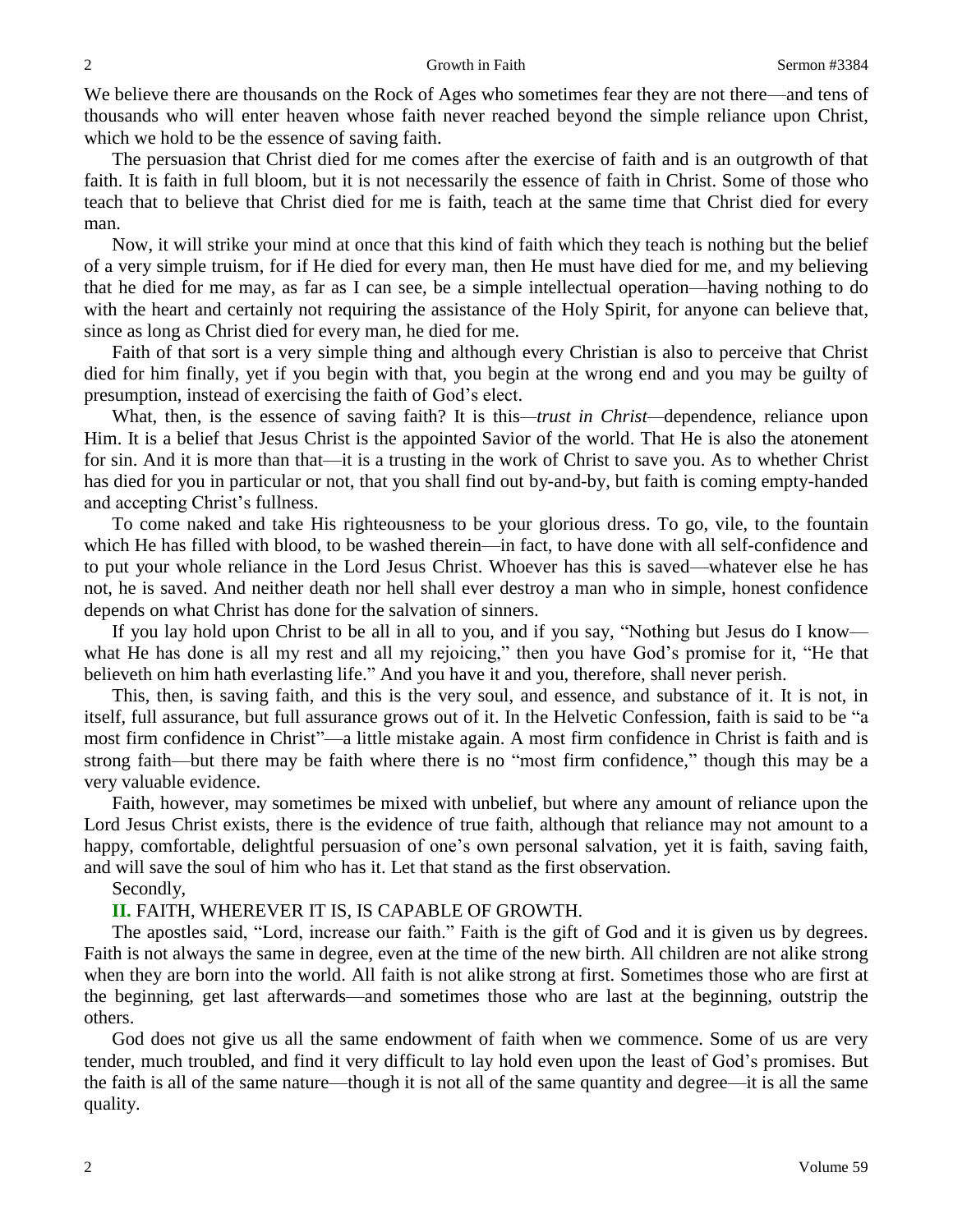#### Sermon #3384 Growth in Faith 3

A diamond is a diamond, though it is no bigger than a pea or a pin's head—it is precisely of the same character as the Koh-i-noor, though it is not so large. So with faith. Faith as a grain of seed is just as much the faith of God's elect as if it were a mountain. It is living faith still. It is the same, though smaller in amount. It is not always the same in quantity when we receive it, but after we have received it, it grows.

This is proved *by the later lives of the apostles themselves.* Take Simon Peter as an instance. At one time poor Simon, indeed—how he was to be pitied! He sat down to warm his hands at a fire in the High Priest's palace, and as he was sitting there, a pert servant girl said to him, "Thou also wast with him," and so weak was Peter's faith that he actually denied his Master!

But not many weeks after that, the Holy Spirit descended on Simon Peter and now the same man who blushed with fear before the flippant maid is standing up before thousands in the streets of Jerusalem and delivering himself with the greatest bravery on behalf of the Gospel of the crucified Christ. There is now no fear, or trembling, or unbelief in Simon Peter, for Pentecost has come, and he is made strong and bold by the Holy Spirit. How wonderfully has he changed! You might almost have thought that there were two Simon Peters, rather than one, so marvelously has he grown in faith and courage.

Further, that faith grows is very clear from the fact that there have been and are, *thousands of other persons* who have evidently had more faith than you or I ever had, and yet *who have found that their faith was not always strong.* Look at the martyrs—how they went to their deaths singing hymns on the road. How many of them triumphed in the amphitheater when wild beasts were put to tear them to pieces! How they were thrown into damp, reeking dungeons, where they laid until the mildew grew upon them, and there they were left to starve, and yet how there they died with joy in their hearts and songs on their lips!

Those were men and women of faith whose shoe-latchets you and I are not worthy to unloose—they were far, far greater than we. And yet if you had spoken to any of them, they would have said that they were no better than we are when they began, but that God had, by His grace, nurtured and tended their faith until it had become what it was.

Do you know what this growth in faith is? We never become nursing fathers and mothers to any of our brethren or our hearers until we have this growth in faith. I bless God that I have seen many of you grow in faith, and my earnest prayer is that every one of you may grow to the full assurance of hope unto the end, so that I may have to say of you all, "Your faith grows exceedingly, and your love unto all the saints." Yes, brethren, we do see faith grow in others quite as plainly as we have ever seen the shrubs and the plants growing in the field.

Moreover, *I think you and I are conscious that our own faith has grown*. I know mine has. I know it is weaker sometimes, for we may grow backwards. Yet I am conscious, taking the run of the years, that my faith is stronger than it was.

I will tell you how faith grows. Sometimes it grows *in intensity.* You believe the same things, but you believe them more firmly. A child has a pearl in its hand. Yes, but now the child has grown up into a man and he has the same pearl, but how differently he holds it. When, as a little child, he held the pearl, then you might, perhaps, have taken it away from him. But now that he is a man, see how he doubles his fists and grasps the treasure!

So it is with the man who grows in faith. He gets such a grip upon eternal verities that you cannot take them from him. He has learned to stand firmly. He is not carried about by every wind of doctrine. He keeps the helm of his soul fixed right to the port whither he is bound—let the wind blow and the storm howl and moan as it may.

Faith also grows not only in intensity but *in extent*, so that you believe more than you once did. At first we believe a few great truths, and then knowledge comes to our assistance, and instead of only three or four great majestic truths, we learn ten—and as we advance further we learn a hundred. Sometimes, however, we grieve to confess that, as our faith grows in extent, it diminishes in intensity, which is a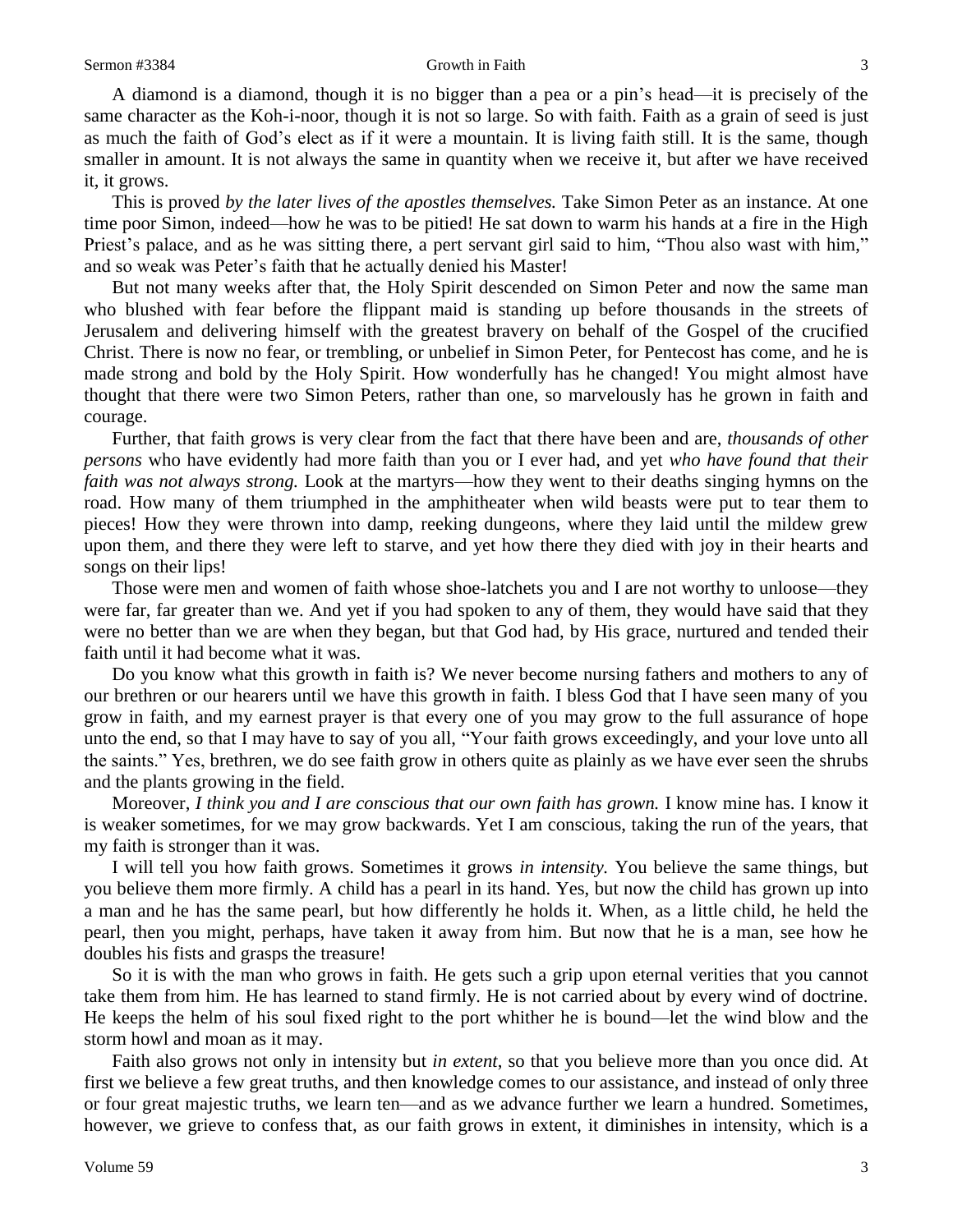very poor gain. But if we believe more and believe all with the same intensity as we did at first, then is our faith growing indeed, and we are advancing after a most healthy and happy fashion.

Faith *does* grow—we *know* it does—in these two respects, for we have, some of us, been conscious of the growth in ourselves. Beloved, *it would be a very strange thing if faith did not grow.* It was a great miracle when Joshua made the sun stand still, because that day the sun was the only thing in all the world that did stand still. Everything else was moving.

It is part of God's law that every star shall revolve—that there shall be nothing inert. Even the great sun itself rolls round and is constantly going on its mighty way. The sun was the only thing that day that did stand still and therefore it was a miracle indeed. Now, if faith did not grow, it would be the only thing in the Christian that stood still and did not grow—for everything else in the whole man certainly does grow.

*Does not Christ teach us this,* again, by His talking of, first, the blade, then the ear, and then the full corn in the ear? At another time we are told that we are children, and that we think as children, and speak as children—but that when we shall become men, we shall put away childish things. In other places something is said about little children, then about children, and then about young men, and then about the fathers. I will not quote all the instances—they are too numerous—in which both by metaphor and by plain speech, we are taught in God's Word that the whole Christian grows and therefore his faith, which is as his right arm, must surely grow, too.

Faith, then, is a matter of growth. And now thirdly—

**III.** GROWTH OF FAITH IS VERY DESIRABLE.

I said at the first that the very least faith is saving, but then it is not desirable that we should only have the very least faith. It is exceedingly desirable that we should get the greatest possible faith.

Growth in faith is desirable and it is so, first of all, *because unbelief is a very great sin*, and where there is little faith there is evidently lurking unbelief, and consequently sin—and no true Christian would like to be easy while he is daily committing sin. It is not possible for us to be weak in faith without transgressing. Weak faith may bring us a blessing, but weakness in faith is an evil—and to indulge weakness in faith and not to struggle out of it would only be a willful increase of guilt.

Brethren and sisters, I do not think that we ever estimate aright what a bitter and an evil thing our unbelief is. It is a question really whether there is any other sin which makes so direct a stab at the truth and veracity of God as this does. It is a question whether there is any sin more defiling to us or more dishonoring to God. Brethren, we ought to daily aspire to the highest faith in order that we may expel unbelief and so be delivered from constant sin.

Growth in faith also *is necessary for our sanctification.* It is by faith that sin is kept down and that all our graces grow. Unless faith be vigorous, we cannot expect to be making progress towards perfection. Sanctification is a daily and unceasing thing. It is carried on in our thoughts and hearts by the Holy Spirit, but faith in the precious blood is the great means He uses for that sanctifying.

We overcome sin through the blood of the Lamb, applied to us by the hyssop of faith day by day. Brethren, if you neglect your faith, you will soon find that, struggle as you will, to advance in other graces your struggles will be all in vain. Faith, faith, faith—this is the reservoir and if this be not well filled, the pipes will soon run dry.

Again, growth in faith *is necessary to our comfort.* Little-Faith goes to heaven, but his feet are sore on the road. He gets into the kingdom, but it is like a leaky vessel that has cast its precious cargo overboard and only just manages to get into port, and almost founders at the harbor's mouth. Little-Faith stumbles at a straw, but Great-Faith is very full of comfort. His mind is stored with grateful recollections of past mercies and his eyes beam with the fond anticipations of mercies yet to come—and so Great-Faith makes a heaven for itself here below—and goes towards the songs of glory rehearsing some of them on the road.

Give me strong faith in God and I need ask for nothing besides, for strong faith will turn poverty into wealth, weakness into strength, deep sorrows into lasting joys, and monster difficulties into marvelous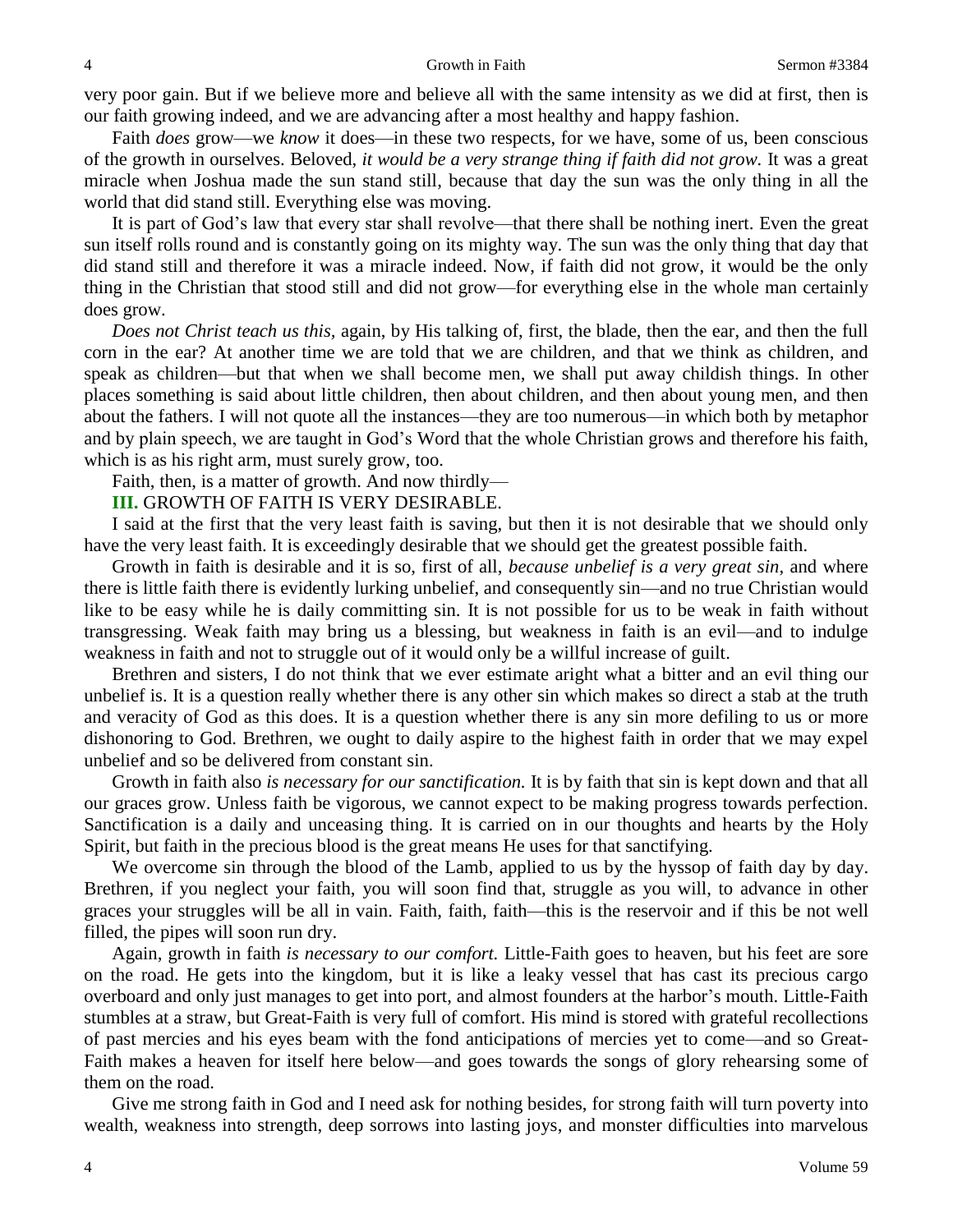### Sermon #3384 Growth in Faith 5

triumphs. More faith and you shall have plenteous comfort. It is always feast-days and feast-nights—it is a merry Christmas all the year round to a soul that has an unstaggering faith in the promises of the blessed God.

Strong faith is also *very necessary to our usefulness.* If we go to our work timidly, scarcely knowing our own interest in Christ, we may have a blessing, but it is not likely to be a great one. But when we know whom we have believed, and have tasted and handled that the good Word of God is assuredly ours, then what we speak will come with grace and power, and under the varying unction of the Holy Spirit there are more probabilities of our success when we work with faith than when we work with doubting.

Indeed, it is to faith that the blessing comes. I question whether our preaching in unbelief is of much service, but if we preach believing that souls will be saved, then they will be saved. If we preach relying on God's promise that His Word shall not return unto Him void, it will not return void, but there shall be fruit for the sower, according to the assurance of our faithful God.

Brethren, I cannot now speak to you at length upon a topic so important, but I leave it with you, being assured that you cannot think too much of it.

To have your faith growing exceedingly is desirable, above all things. Seek for it, I pray you, and may the Lord grant it to you according to His fullness of mercy. But now let us ponder the joyous truth, that—

# **IV.** GROWTH IN FAITH IS OBTAINABLE.

The apostles would not have asked for it, would not have been allowed to ask for it, if it had not been possible to receive it. They did ask for it, they did receive it, and therefore you and I may ask for it and receive it. They exhort us to obtain it—at least they practically do so by their example—therefore we may obtain it.

It is always a sad thing and greatly depressing to Christian growth when you picture in your mind's eye great and eminent saints as being far above anything that you can ever be. Brethren and sisters, let me beseech you, when you read the life of such a man as Dr. Payson, do not say, "He is such a spiritually-minded man! I shall never be like him!" You shall be like he by God's grace.

When you turn to the life of Whitfield, young man who is about to enter the Christian ministry, let not the Evil Spirit say, "You cannot be so devoted and so seraphic in earnestness as he was." Why not? Where Whitfield fell short of being perfect, you fall short with him, and you will be short, indeed—but why not be as he?

The same Master who made him has also put you upon the wheel. The same Spirit who kept him fervent and faithful has promised to dwell in you. Why should not the same results be produced? I know that you sometimes look up to those who are more advanced in the divine life than you are. You who have lately been united to the Christian church, and you envy them—but you do not think that you can ever reach their standard.

Ah! beloved, be it your prayer to reach the best in the church, that if it be the Lord's will, you may feel yourselves to be less than they are and yet to be in reality far fuller of God's grace, and love, and every good thing than any of them. Aspire, my brethren—do not despair, but aspire for God's glory, to prove to this wicked world that Christianity has not lost its vigor—that it is still possible for us to be as simple-minded and as heroic as the apostles were. Aspire to what they obtained. Ask for an increase of faith, as they asked for it—and when you have it, be not content even with that, nor think that you cannot by any possibility be as full of faith as they were.

I know that the enemy will tell you that you are placed in a position where you cannot possibly be so full of grace. Tell the enemy that he is a liar from the beginning. You may be in a position where you cannot be extensively useful. You may be where you are neither called upon nor expected to do many of the works which others perform. But circles are admired and praised, not because of their largeness, but their roundness. So you will have honor from God, not according to the size of your sphere, but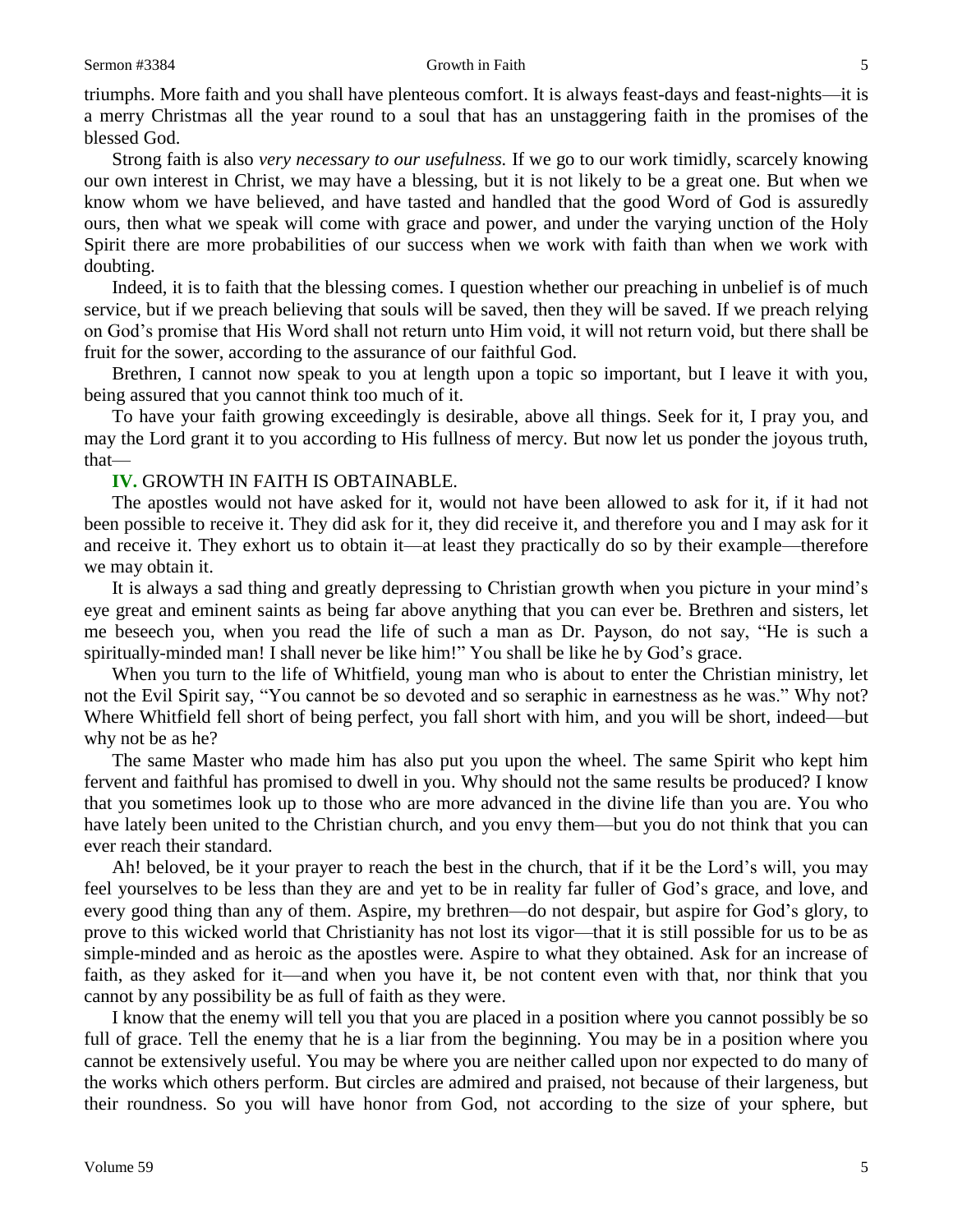according to the completeness with which you fill it, doing as unto the Lord, what requires of you, according to His fear and through His grace.

A nursery maid having the care of two or three children, teaching them the sweet story of the love of Christ, and seeking to bring their hearts to Jesus, may be more faithful than I am with a large congregation continually listening to me. She may do all her work—it will be hard for me to do all mine. You with a little shop and much labor to make both ends meet, and with a large family to bring up in the fear of God, may have more honor from the Master at last than many a man whose name is blazoned before the world.

It is not where you are, but what you are, and it is not how you are seen, but how you live in the sight of God. That is the thing that matters. Ah! dear friends, it is possible that in the sphere where you are then, to excel as much in faith as Paul did when preaching at Athens. Or Peter, standing in the midst of Jerusalem before the Parthians, Medes, and Elamites.

Let nothing deter you. Believe that you would not be taught to pray, "Lord*,* increase our faith," if God would not answer the prayer, and that He will answer it, and give you the highest faith that ever man had—even you, so that on the sickbed or in the midst of poverty, you may be as illustrious an example of faith as the best known believer who has ever adorned the annals of the church. But to proceed—as this growth in faith is obtainable, so, in the next place—

## **V.** THERE IS A PROPER MEANS FOR OBTAINING IT.

If I might advise you, the first means I would lay down for making faith grow would be that which the apostles adopted, namely, *prayer.* They said, "Lord, increase our faith." Pray much that your faith may grow. Oh! I am afraid in this naughty age, in which we are so busy with a thousand cares, that we are only too deficient at the mercy seat and this accounts for the fact that there is so much superficial religion amongst us.

If you would learn to believe God's promises, go with the promises to God, and see them in the light of His countenance. Plead them with solemn earnestness, not wavering, before the mercy seat, till you have a comfortable assurance that God will be to you what He has said. Let us have more prayer and there will be more faith.

Next to that, *search the Word more.* The more we are familiar with God's inspired book, the more likely shall we be to believe it. If I want to believe a story which is current, I shall best strengthen my credence of its truthfulness by hearing it constantly repeated. When I begin to examine a doctrine and I see that the doctrine is clear, then I cannot help believing it.

Now come you to the Word of God, pure and unadulterated, and as you read it, it will be its own witness. The glory which "gilds each sacred page, majestic like the sun," will flash before your eyes and you will then marvel that ever you could have doubted it. And let me tell you—many a promise which you have passed over before, or thought it to be scarcely worth attention, will shine out in splendor and delight your eyes, and enrapture your spirit.

Oh! how dead is the Word of God at one time, to what it is at another! You shall read it in the dark without the help of the Holy Spirit and it shall be to you like Christ in the eye of the unregenerate world—"without form and comeliness." But at another time, when God shines upon it, you shall find it to be marrow and fatness to your soul and you will wonder that you have ever risen from perusing it, so delightful shall it be to your soul.

Search the Word much. Seek to inquire into the facts and doctrines of the Gospel. There are very few theological treatises issued now-a-days. You do not read theology. You do not care about it. I know what you read—three-volume novels and especially religious tales in magazines. I wish that we were rid of these religious tales. I like irreligious tales much better, for when they are downright irreligious, people will not read the trash—but when these tales are flavored with a little of the spice of godliness, they go down with them and their heads get stuffed up with the silly nonsense they read, and instead of being the better by what they read, they are rather the worse.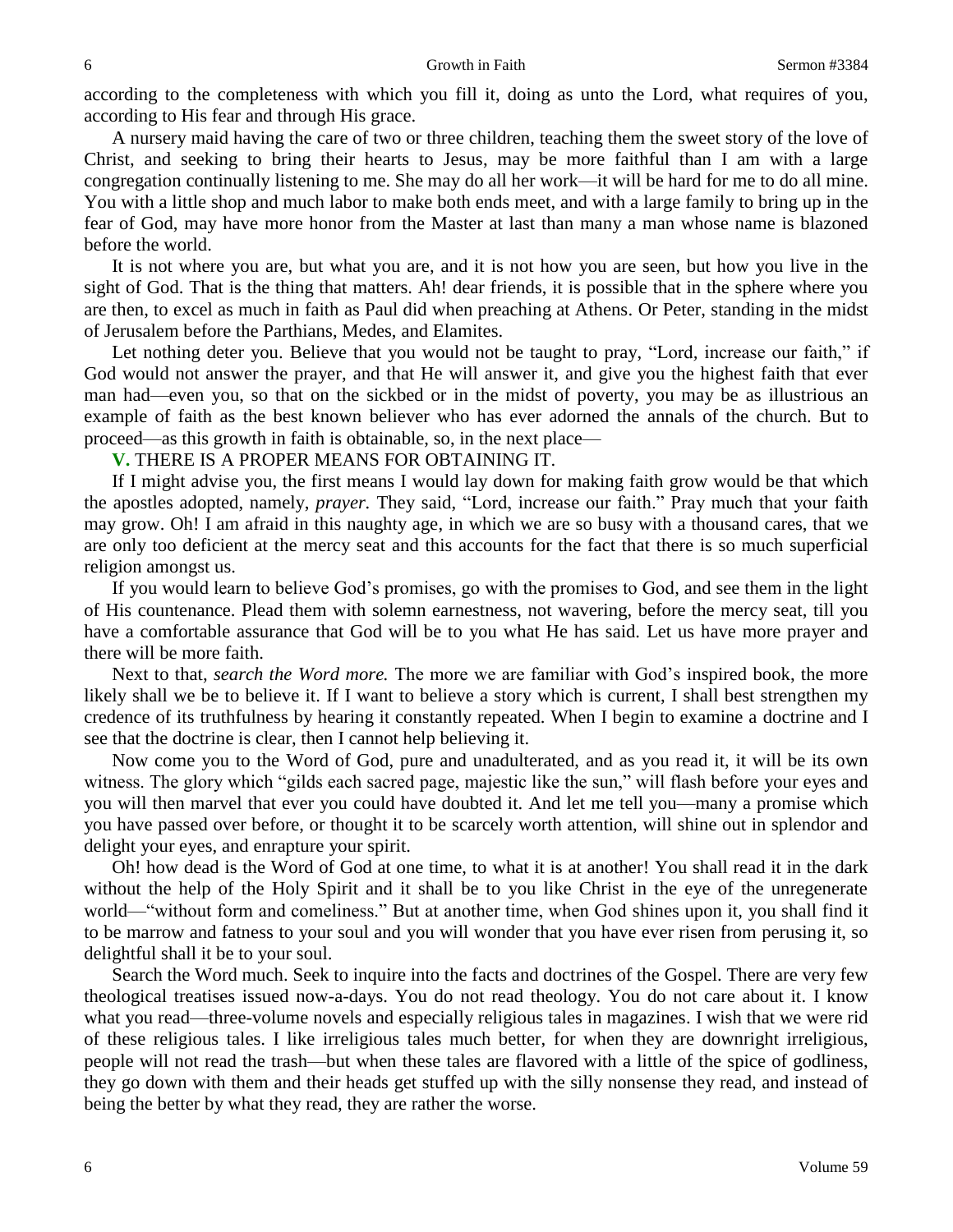### Sermon #3384 Growth in Faith 7

I wish you would sit down and study some of the good old stuff which your grandmothers used to read. Some of those old men and women used to sit down and when they had put on their spectacles, would read through some treatise on the doctrines of the Gospel. Those were the grand old women who, when the minister was unsound, soon let him know that they would hear no such old wives' fables, but would only have good Gospel truth. And their husbands were of the same sort—they read and searched for themselves.

Now-a-days I believe that if a man has only a glib tongue, he may preach very much what he likes. There are hundreds of our hearers who today would go after a Calvinist or even a hyper-Calvinist, and tomorrow would go and hear an Arminian, and it would all be so good because of the garnishing and because of the little sprigs and flowers all over the dish. God deliver us from such religion as this and give us to know the truth by searching it out.

Do, dear friends, search out the truth in God's Word, and seek to get a firm grip and deep knowledge of it. It were well for half the Christians in England if they would learn the Assembly's Catechism. They would get a world of knowledge even by that compendium, but getting the truth by the Word is an even more profitable means of increasing our faith.

Let me say again that faith is very frequently helped to grow *by communion with the saints.* Those of you who are younger will often be helped by talking with the more mature and advanced in the Christian life. Ay! the sickbeds of those who are tried and afflicted are often a school in which young disciples may learn lessons in faith. Here you may be enriched with pearls and gems, which can be bought in no other market.

And suffering saints—men and women who have been in the furnace and have the smell of the fire upon them, who have become like silver purified seven times, who can bear their witness to help given in days of poverty, and of deep sustaining grace in seasons of sore bodily and mental anguish—these can greatly enrich, and through what they shall give, your faith shall grow.

And your faith will also grow, no doubt, *when God treats you as He has treated them,* for, after all, other people's experience is not of half the value to us as is our own. It is when we feel ourselves at the pinch, when we begin to pass through the fire, that we fly to the Eternal God and rejoice that "underneath are the everlasting arms." Ask for the sanctified use of affliction. Pray for the sanctified use of prosperity, too, and so by all means providential your faith will grow.

Remember, however, that the only real mode of growth in faith *is by the power of the Holy Ghost.*  As I said at the commencement of this discourse, Peter's growth in faith came upon him at Pentecost. And it was the same with the others of the twelve—they became new men because the Spirit's power rested upon them. Beloved, if we have more of the power of the Spirit of God, more exercise of His power within us, our faith will increase.

Faith, then, is a growing thing. We ought to desire to have it grow. It can grow and I have told you some of the means by which it may grow. And now two or three minutes upon—

**VI.** THE WAYS IN WHICH YOU CAN HINDER ITS GROWTH.

I say only two or three minutes, though it is a very large subject. You can very easily hinder your growth in faith. You can do it by neglecting faith, by letting your Bible grow dusty, by leaving a ministry which is edifying, by despising the Holy Spirit. You can do it by not exercising what you already have.

You cannot lose your faith if it be true faith, but you can lose much of its comparative power by worldly-mindedness, by giving yourselves up to covetousness, by forsaking the assembling of yourselves together, as the manner of some is—by falling into sin, by tampering with the flesh, by indulging in vanity—by anything which will grieve the Holy Spirit.

You may also weaken your faith by dwelling far from the sun. Dwellers in lands of snow and ice soon grow cold, and so may it be with us by living far from God and the Sun of Righteousness. As by refraining from meat a man may soon grow weak, so by abstaining from spiritual food and soul nourishing, our faith will soon decay. As a long drought quickly makes the flowers of the garden to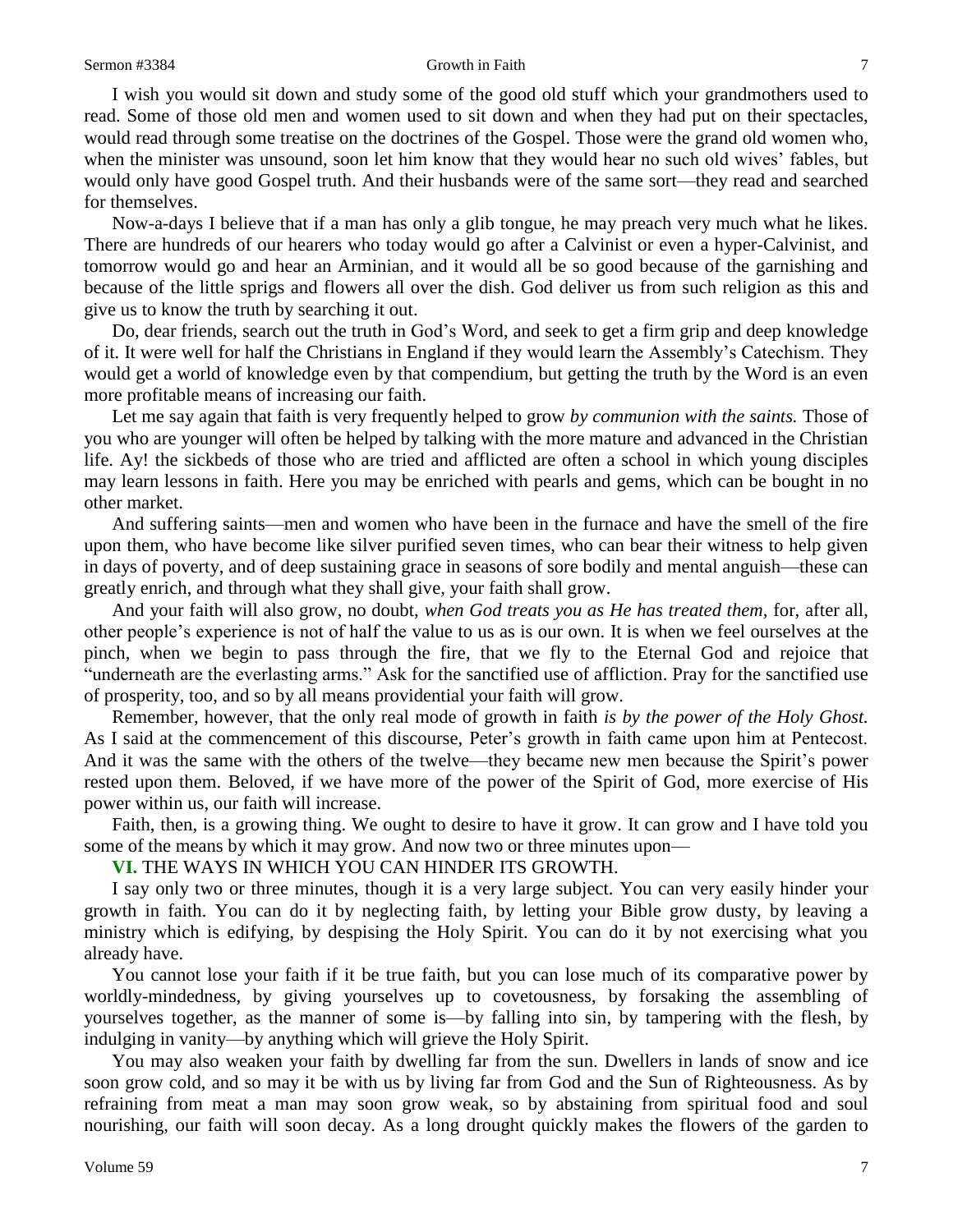droop their heads, so if there be a drought of divine influence upon you, very soon your faith will begin to wither.

By living, however, close to God and simply looking up to Him for everything, your faith my continue to grow until it gets to be the full assurance of faith, and like Abraham, you are "strong in faith, giving glory to God."

And here I shall close by saying, let it be one of the resolute pursuits of our life, that being saved we may—

**VII.** SEEK AFTER THE HIGHEST DEGREE OF GRACE THAT IS OBTAINABLE.

I have heard of a good woman—a widow—who was once in great trouble when visited by her pastor, but on a second visit she was found to be very happy. "What has happened?" inquired her pastor. "What has made you so cheerful?" Said she, "I have been reading that precious word, 'Thy Maker is thy husband."" "How has that comforted you?" said he. "Why," she answered, "when my husband was alive, I always lived up to his income, and now that my Maker is my husband, I will try to live up to His income, and oh! what a task I have got before me if I am to live up to the income of God, that has no bounds and no limits, and knows of no such thing as exhaustion! If I may draw upon Him to the utmost extent of His income, how richly I may live!"

Well, now, let us adopt the good woman's policy and try to live according to the income of our blessed husband, the Lord Jesus Christ. Then shall our faith grow exceedingly, and our love and all our graces.

Now I am afraid there are some here who have no faith, who have never trusted Christ. Then, dear friends, it is our solemn duty to remind you, before we sit down, that *without faith it is impossible to please God.* You have come here tonight, and I am glad you have—and you come often—and I am rejoiced. You are honest, sober, moral, amiable.

This is all well, but you would like to please God, would you not? Well, but without faith it is impossible for you to please Him. You may do what you may, but without faith it is impossible to please God. God will never accept anything from any of us, unless He sees the blood of His Son with it. If you do not go to Christ, it is no use going to the Father, for "no man cometh to the Father," says Christ, "but by me."

What? You have forgotten to trust in Jesus? You have thought that something else would do instead? You have been trying your fancied good works, your prayers, your feelings? Now, dear friends, remember what the apostle Paul did. He went round about for many years to establish his own righteousness, but as soon as ever he trusted in Christ, he said, "Those things which were gain to me, I counted loss for Christ: yea, doubtless, and I count all things loss for the excellency of the knowledge of Christ Jesus, my Lord."

Now, I will tell you. You may, perhaps, be a Churchman and you feel very pleased to think that you have been so regular in your life. Or you may be a Dissenter and feel proud to think you are such a consistent Nonconformist. Now, if ever you are converted, these things which are gain to you now, you will count to be less than nothing. You, too, will count them to be loss as compared with Christ.

Yes, and your prayers, your repentance, and what you have given to charity, and what you have done—this, and that, and the other—you will look upon them all as being less than nothing and take Christ to be everything to you.

"What are you doing, now?" said a good old divine to a brother who was dying. He said, "I am doing now what I have done many times before in health—I am taking all my good works and all my bad works—indeed, they are so much alike that I can scarcely tell which is which—and I am tying them all in one bundle and throwing them overboard as fast as I can, and am just clinging to Christ with all my heart and all my soul."

This is the only way of safety. None but Jesus. Nothing of yours—not one brass farthing—but Christ, Christ, Christ—Christ at the top and the bottom, at the beginning and the end, first, last, and